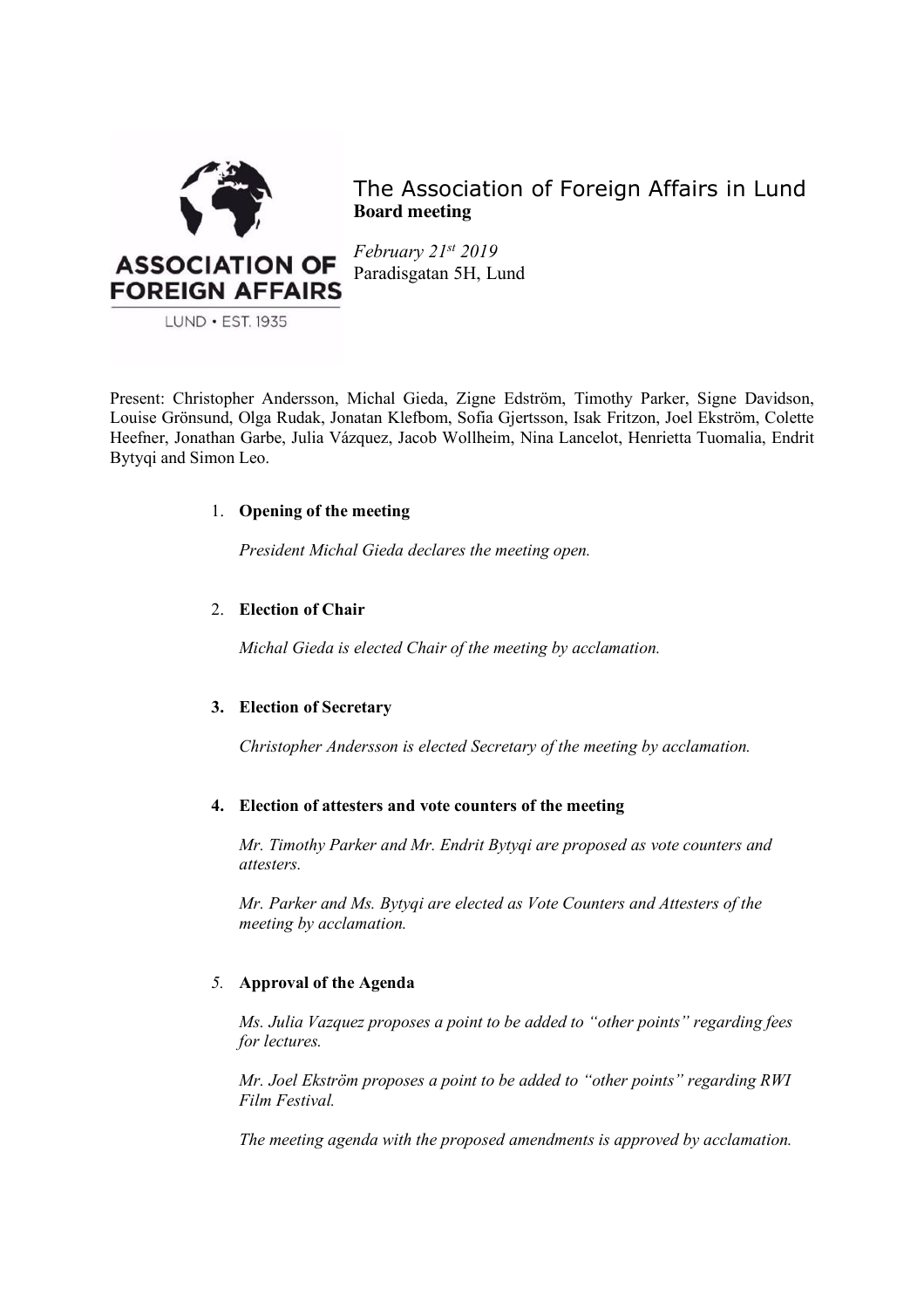### **6. Presidium reporting**

#### Presidents

*The Presidents informs about the recent UFS Forum weekend; one of the members of the Election Committee has resigned due to schedule collution; the renovations of the AF.* 

*Mr. Gieda also informs that if board members plan to throw a party at the office, they first need to inform Edilen.* 

#### **Secretary**

*The Secretary informs that some documents need to be attested and the planes Archive-visit.*

#### Head of IT

*Mr. Jacob Wollheim informs of his recent work. Firstly it is about a sticky player plug-in to the Perspective website, but the audio is not working. Moreover, he will be changing the font on the Perspective and updating some logos.*

#### UFS representative

*Not present. But please see attached document.*

#### Treasurer

*Mr. Simon Leo informs the board that UPF received more money in grants from Folke Bernadotte and Forum Syd than planned. Moreover, we have already reached our revenue goal. So if committees need more money, they are more than welcome to request more money from Mr. Leo.* 

*Ms. Sofia Gjertsson enters the meeting at 6.36 PM.* 

# **7. Committee reporting**

#### Activity Committee

*The committee is preparing for the upcoming sittning this Saturday, which will be held at Östgöta Nation, as well as the upcoming Berlin trip.*

*They also inform that the committee probably will have a hike on April or March 16<sup>th</sup>.* 

#### Career Committee

*The Committee have started its prep course. Up to today they have had three seminars. The mentorship programme have also started.* 

#### Lecture Committee

*Have had some good lectures and the committee is very engaged and have grown to 25 members.*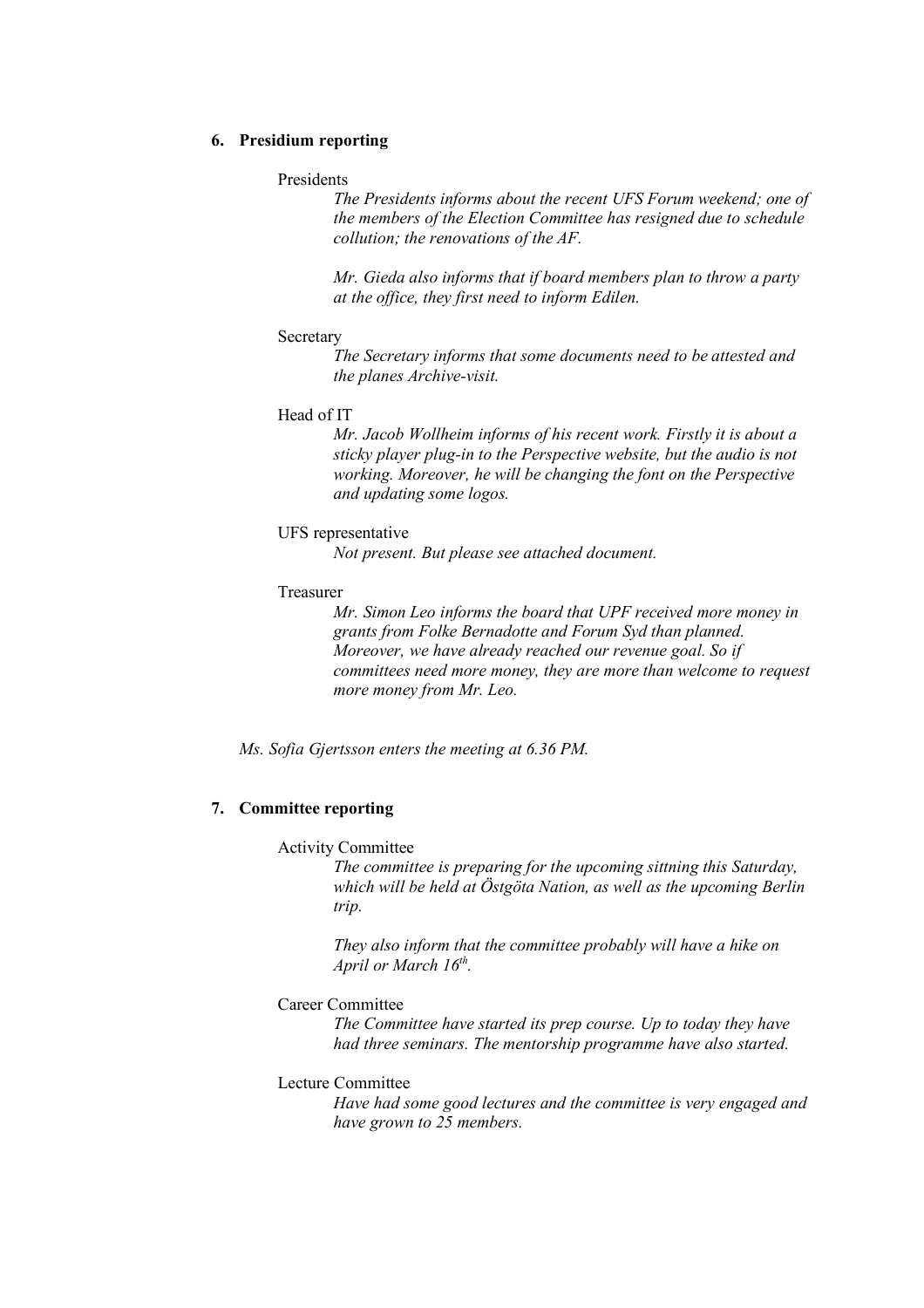## Magazine Committee

*The heads are very happy with the new committee group. Last week they had a kick-off. The Magazine Committee is in a competition together with UF Stockholm where they are collaborating with Ung Media. The winner will get to publish an article in the Perspective Magazine, as well as UF Stockholm's magazine.* 

#### PR Committee

*The heads inform that they have got 10 new members and organized itself in sub-committees. They still do not have a social media coordinator. They are also working on merchandise for the organisation.* 

*Lastly, they have also changed their communication instruction with the lecture committee to the better.*

# Radio Committee

*The committee have launched 'Voices of UPF' this Monday. Five people will be working on the project and they are very enthusiastic.* 

*On March 7th the committee will have a live show.* 

### Travel Committee

*Ms. Heefner informs that the committee have booked its tickets to Tbilisi. The diversity is better this trip than the former. Furthermore she informs about the trip plan. Some people from the committee will also make a quick visit to Azerbaijan.* 

Webzine Committee

*They have many members and everything is going as normal.*

*Ms. Signe Davidson leaves he meeting 7.20 PM.*

The meeting is adjourned at 7.25 PM. The meeting is resumed at 7.39 PM.

# **8. SASNET collaboration**

Collaboration with the Swedish South Asian Studies Network

*There is a discussion whether we should have a 'small' collaboration package with SASNET. Mr. Wollheim raises the the buyers point that if others has better deals, other will be wanting the same deal.* 

*Ms. Gjertsson suggests to put different prices on the PR. She continues asks if it is not reasonable to review the collaboration agreements. Mr. Andersson inputs, however, that the agreements are reviewed every year.* 

*Mr. Garbe, informs that Mr. Jesper Olsson, who had one of the meetings with SASNET, is very positive for this collaboration.*

Ms. Nina Lancelot leaves the meeting at 8.06 PM.

#### **9. Other points**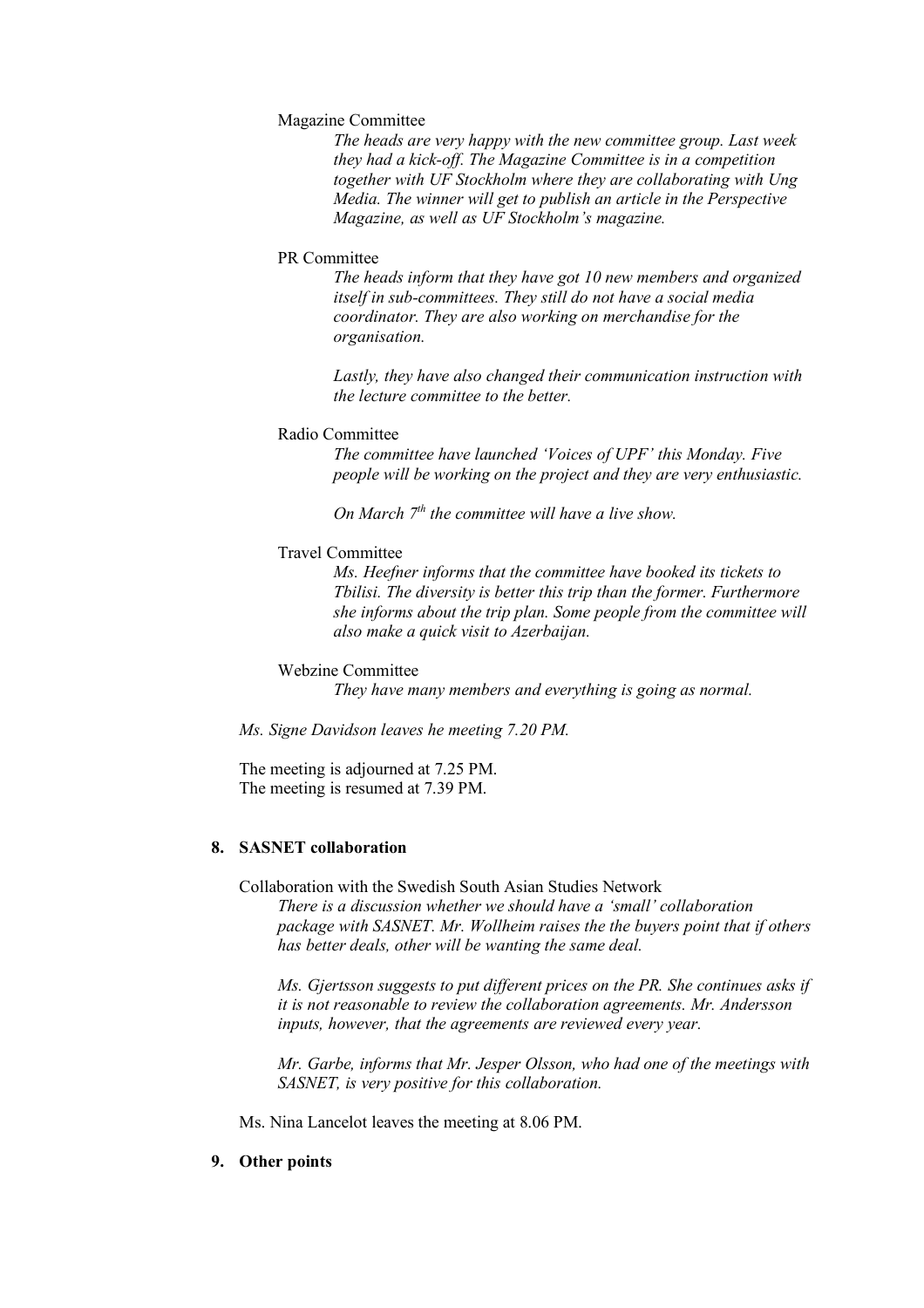### Nomination for the annual election meeting

*Ms. Edström informs about the application for next year's board opens March 18th and closes April 1st .* 

## Folke Bernadotte Academy Project Grant

*Mr. Leo informs the board of the application sums from Folke Bernadotte Academy.* 

#### Kick-out weekend

*The Presidium asks for ideas on where to have the kick-out.*

#### Policy groups

*Voices are raised that the association should review the some of the policies of UPF.* 

*Mr. Bytyqi, Mr Garbe, Ms Vazquez och Ms. Edström are interested into reviewing these policies.* 

### Fees for lectures

*There have been complaints that UPF do not accept cards. The Treasurer and the Secretary will have a meeting about the iZettle machine.* 

#### RWI Film Festival

*Contact Mr. Eström if any board member wants to interview the directors to the RWI Film Festival* 

Ms. Olga Rudak leaves the meeting at 8.18 PM and enters the meeting at 8.20 PM.

Mr. Wollheim leaves the meeting at 8.21 PM and enters 8.23 PM.

Ms. Heefner presents an UN-mug from the last trip to New York.

# **10. Confirmation of next board meeting**

*Chair Mr. Gieda proposes the next board meeting to be held at March 14th at Paradisgatan 5H in Lund.*

### **11. Meeting adjourned**

*Chair Mr. Gieda declares the meeting adjourned at 8.43 PM.*